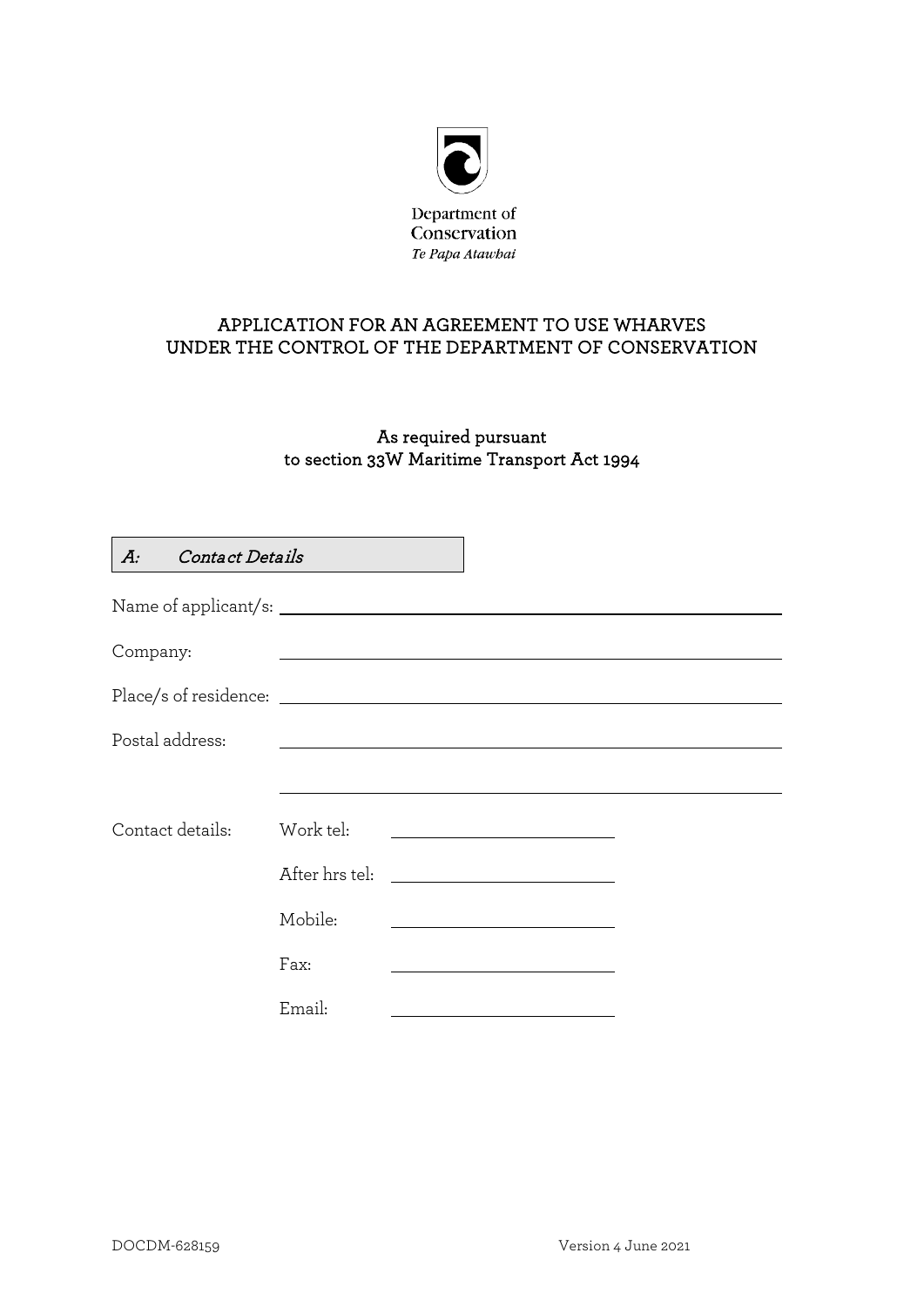# B: Vessels and Wharves

The vessels listed below will use the wharves listed below, on the number of occasions identified:

| Vessel Name | Survey<br>capacity of<br>vessel | Wharf or<br>wharves to be<br>used by each<br>vessel | No of<br>berthings at<br>each wharf<br>planned for<br>each year | Wharf dues for<br>each year |
|-------------|---------------------------------|-----------------------------------------------------|-----------------------------------------------------------------|-----------------------------|
|             |                                 |                                                     |                                                                 | FOR DEPARTMENT USE<br>ONLY: |
|             |                                 |                                                     |                                                                 |                             |
|             |                                 |                                                     |                                                                 |                             |
|             |                                 |                                                     |                                                                 |                             |
|             |                                 |                                                     |                                                                 |                             |
|             |                                 |                                                     |                                                                 |                             |
|             |                                 |                                                     |                                                                 |                             |
|             |                                 |                                                     |                                                                 |                             |